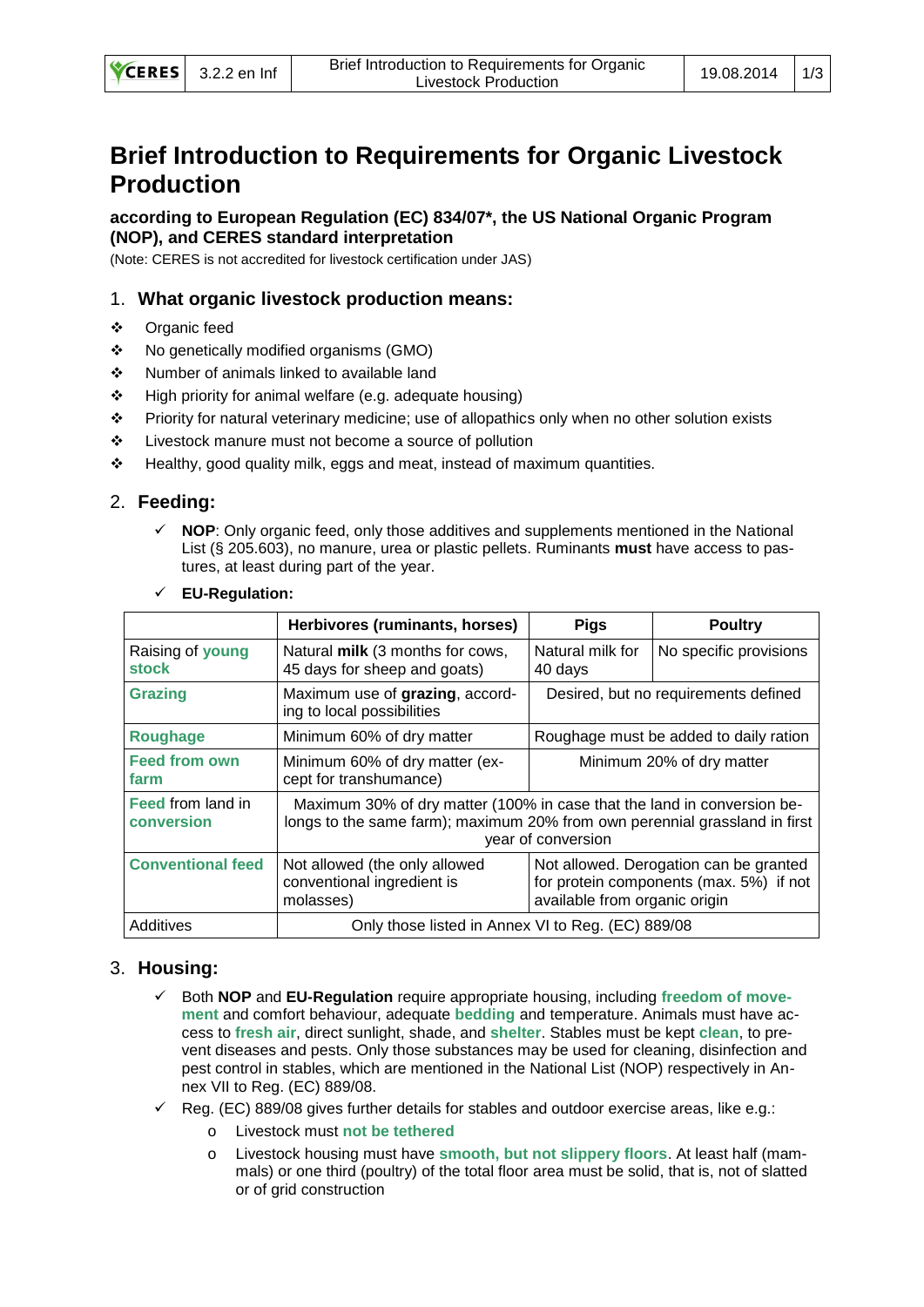| CERES 3.2.2 en Inf |  | Brief Introduction to Requirements for Organic<br>Livestock Production | 19.08.2014 | $\frac{2}{3}$ |
|--------------------|--|------------------------------------------------------------------------|------------|---------------|
|--------------------|--|------------------------------------------------------------------------|------------|---------------|

- o Calves must not be kept in individual boxes after the age of one week
- o Sows must be kept in groups, piglets may not be kept on flat decks or in piglet cages
- o Poultry must be reared in **open-range** conditions and cannot be kept in cages
- o Water fowl must have access to a stream, pond or lake
- o A maximum number of animals per poultry house in established in Art. 12 of Reg. (EC) 889/08
- o For further details, see Annex III to Reg. 889.

## 4. **Management practices:**

#### **EU-Regulation:**

- o In principle, natural reproduction should be used. Artificial insemination is permitted. Other forms of artificial reproduction (for example embryo transfers) and the use of hormons are prohibited.
- o Attaching elastic bands to the tails of sheep, **tail docking**, cutting of teeth, trimming of beaks and **dehorning** must not be carried out systematically. Some of these operations may be allowed in exceptional cases, for reasons of safety or animal health.
- o Calf fattening conditions may not encourage anemia
- o Minimum age at slaughter for poultry is defined in Art. 12 of Reg. 889
- o Animals must be transported, loaded and unloaded in a way, which minimizes stress. Allopathic tranquillisers or electrical animal driving devices are forbidden
- o Livestock and livestock products must be **identified**
- o Stocking densities for different species are defined in detail in Annex IV to Reg. 889.

## 5. **Origin of animals and conversion period:**

- Hardy, locally adapted **breeds** must be chosen
- Animals must be purchased **from organic operations** and be managed according to organic standards **from birth, with some exceptions**. Livestock or livestock products can be sold as organic, in case of organic management during at least:

|                                  | <b>EU-Regulation</b>                                                                                                                                                | <b>NOP</b>                                                                                                                                                                                        |
|----------------------------------|---------------------------------------------------------------------------------------------------------------------------------------------------------------------|---------------------------------------------------------------------------------------------------------------------------------------------------------------------------------------------------|
| Poultry                          | Laying hens 6 weeks, other poultry 10<br>weeks, from 3 <sup>rd</sup> day of life on                                                                                 | From 2 <sup>nd</sup> day of life on                                                                                                                                                               |
| Animals for meat                 | 6 months for goats, sheep, pigs, 12<br>months for beef (at least 34 of their lifetime)                                                                              | From birth                                                                                                                                                                                        |
| Dairy animals                    | 6 months prior to selling milk as organic                                                                                                                           | 1 year prior to selling organic                                                                                                                                                                   |
| Non edible<br>products           | Not defined                                                                                                                                                         | 1 year prior to selling organic<br>$(e.g.$ wool)                                                                                                                                                  |
| Conversion of<br>land for forage | Whole forage land of the farm must be<br>converted, conversion for pastures can be<br>reduced to 1 year (6 months in case of<br>grassland without use of chemicals) | No use of chemicals during at<br>least three years                                                                                                                                                |
| Breeder stock                    | Only male breeder stock may be purchas-<br>ed from conventional farms without further<br>restrictions                                                               | Purchase of non-organic bree-<br>der stock is allowed. Females<br>must not be brought onto the<br>farm later than the last third of<br>the gestation, if offspring are to<br>be raised as organic |

In case of the EU-Regulation, purchase of conventional animals is limited by several further restrictions. Please contact CERES for further details!

During the **conversion period**, livestock products must be **sold as conventional**!